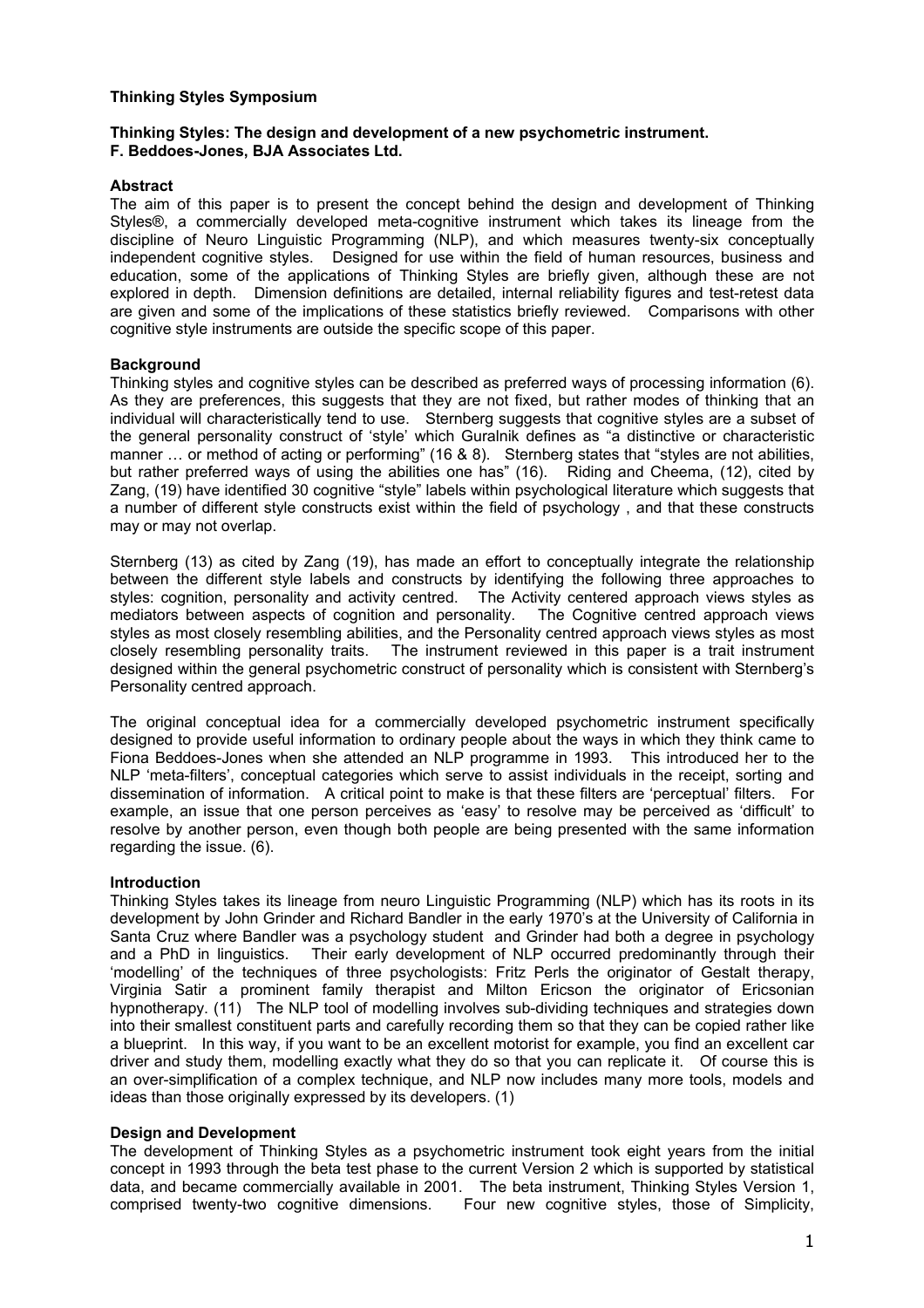Complexity, Competitive and Collaborative thinking were included in the Version 2 instrument when it was found that they met the criteria applied by Beddoes-Jones by which she identified a cognitive meta-filter.

Thinking Styles is not intended to be an exclusive or exhaustive list of all of the cognitive meta-filters that exist and it is possible, even likely, that other cognitive meta-filters will be identified in the future.

The criteria for inclusion within the Thinking Styles version 2 instrument are that each dimension:

- 1. Should achieve a good internal reliability figure
- 2. Has specific linguistic triggers which can be clearly identified and are recognizable
- 3. Has specific cognitive responses which are stimulated by the linguistic triggers

For example, item number 143 of the Thinking Styles instrument is, *'I am able to focus my attention on details when necessary'*. It relates to the cognitive style of Detail Conscious thinking, for which the internal reliability figure is .85. The linguistic trigger words within the statement are, *'focus', 'attention'* and *'details'*. These linguistic trigger words provide the brain with specific cognitive instructions relating to the way in which to respond, which is in this case is to focus on specific details.

# **Demographic Population of the Development Sample**

The sample population consisted of 142 adults with an approximate mean age of 36. The youngest participant was 18 and the oldest contributor 64. All were in work at the time of completing the questionnaire with approximately 60% being employed within public sector organizations. Academic achievement of the sample followed a normal distribution curve and varied from nothing to doctorate level. A wide variety of job roles and levels of responsibility were represented. All participants spoke English as a first language regardless of their country of birth and cultural heritage. Approximately equal numbers of men and women completed the questionnaire. (6)

# **Internal Reliability**

Internal Reliability figures are shown in Table 1. The achievement of good levels of internal reliability was critical to the development of the instrument. A figure of .6 was the minimum figure the development team decided to accept after discussions with other test developers, most notably NFER Nelson. (6) In order to identify the specific items relating to each of the twenty-six dimensions, statistical analysis using Chronbach's alpha was employed. In total 184 item statements are included in the instrument, with each dimension being made up of between 5 and 9 items. The 184 items relate to 91 surface traits, with each dimension being made up of between 2 and 5 surface traits (see Appendix 1 for Dimension Definitions). Good internal reliability figures were achieved of between .60 and .95 (see Table 1). The mean figure is .75. These figures provided evidence that the dimensions are independent scales.

Some of the internal reliability figures achieved by the instrument are so high that there was some concern by the development team that some of the dimensions could have been 'bloated specifics', i.e. a narrow dimension which measures only one surface trait. However, after double checking the content of the specific statements and the number of items pertaining to each dimension, it was proven that this concern was unfounded. For example, Complexity thinking has an exceptionally high internal reliability figure of.95. The dimension of Complexity thinking comprises nine items measuring three surface traits: a preference for a degree of difficulty within tasks at work, motivation by complexity and a tendency to perceive things as being 'difficult' rather than 'easy'. (6)

Although much of the initial statistical analysis has now been completed in order for the instrument to be recognized as statistically valid and reliable, (6) more work remains to be done on such aspects as congruent validity studies with other instruments.

# **Test-Retest Data**

Test-retest figures are shown in Table 2. The demographic population used was the same as for the Internal Reliability sample. The time lapse between completing the questionnaire for a second time was between three and six months and varied between participants. Overall, the figures achieved ranged from .54 for Options thinking to .74 for Digital thinking. The mean figure is .66. These results are considered to be good particularly when the number of surface traits for each dimension and the six point response scale are also taken into consideration.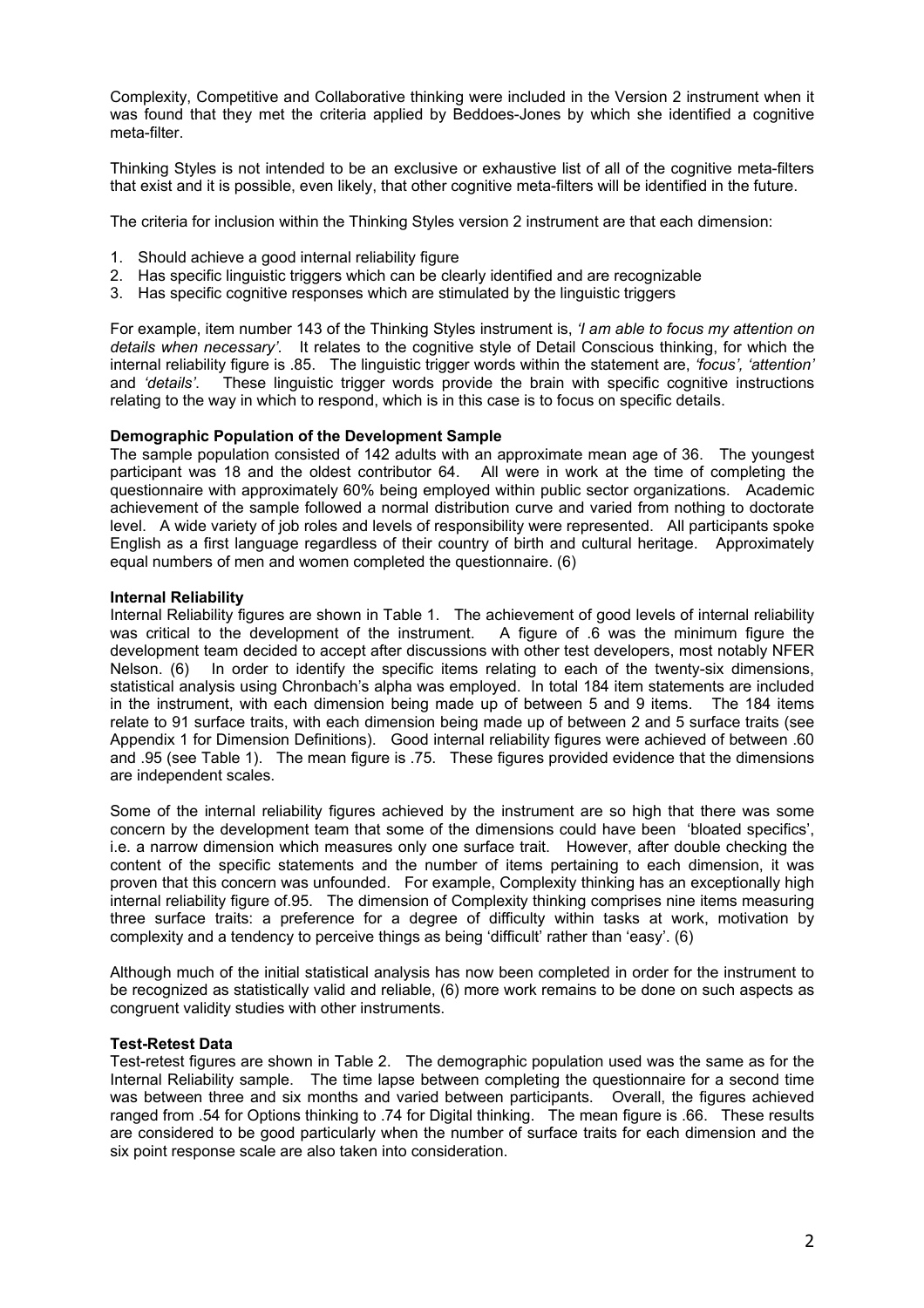# **Applications**

Many researchers such as Sternberg, (13-16), Zang (18-19), Felder (7) and Grigorenko (15) have focused on the academic and educational applications of cognitive style and meta-cognitive awareness as opposed to exploring their benefits and applications within the areas of human resources and business. Thinking Styles has been used within the fields of both education and business and it is important to make the distinction between the applications of a cognitive instrument at a relationship level and its applications in the areas of teaching and learning (5).

The former includes uses within HR and within any organisation, regardless of sector, where relationship dynamics and communication are important. For example, Thinking Styles has been used in personal development and management development programmes, in customer relationship and supply chain management initiatives, in team working and leadership programmes and as one element within the recruitment process. Some of the implications within the areas of teaching and learning include Thinking Styles' use with undergraduate students (9) and at sixth form level (10) where the focus has been on assisting students develop more effective learning strategies and on helping tutors support students in their learning through developing greater cognitive flexibility.

# **Conclusions**

Thinking Styles is a psychometric instrument that has its roots very firmly in Neuro Linguistic Programming (4). It is an example of how the rigorous approach required by psychology has been applied to the area of NLP. With the notable exception of Sternberg's Thinking Styles Inventory (14), it is one of the few psychometric instruments to focus exclusively on identifying and measuring individual preferences for a number of different cognitive styles as opposed to measuring behavioural or motivational characteristics. Although a relatively new instrument, it already has a proven track record of beneficial application within the fields of both education and business.

Fiona Beddoes-Jones, June 2002. email address: [fiona.bj@thinkingstyles.co.uk](mailto:fiona.bj@thinkingstyles.co.uk) telephone: 0044 – 1476 – 861010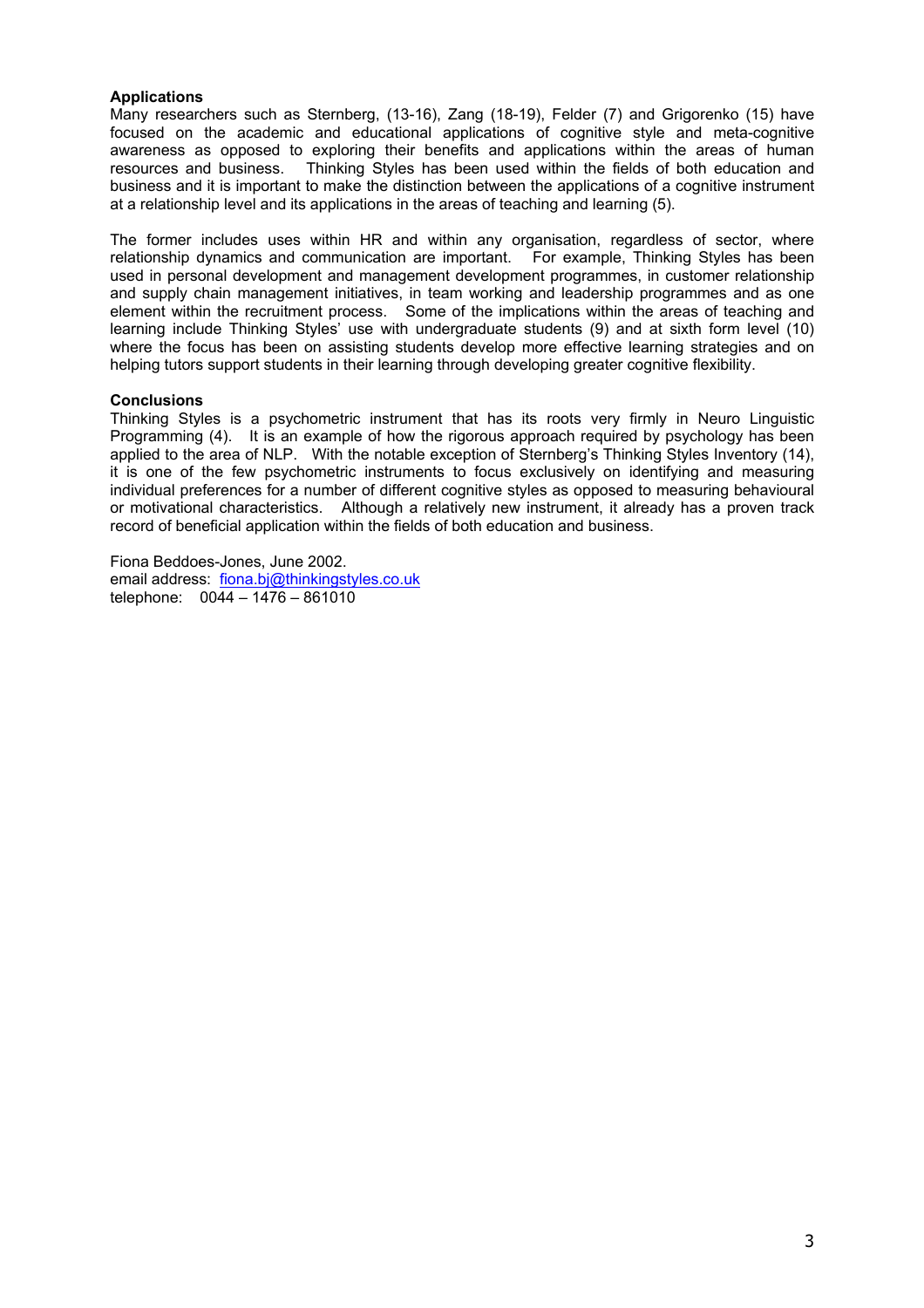# **Tables 1 and 2: Thinking Styles Paper 1**

Internal Reliability Data

# **Sensory Focus** Sensory **Focus**

| Visual       | 0.86 |
|--------------|------|
| Auditory     | 0.68 |
| Kinaesthetic | 0.78 |
| Digital      | 0.73 |
|              |      |

# **People Focus People Focus**

| Internal      | 0.68 |
|---------------|------|
| External      | 0.64 |
| Self          | 0.73 |
| <b>Others</b> | 0.90 |
| Match         | 0.66 |
| Mismatch      | 0.72 |
| Collaborative | 0.89 |
| Competitive   | 0.60 |

# **Task Focus Task Focus**

| <b>Detail Conscious</b> | 0.85 |
|-------------------------|------|
| <b>Big Chunk</b>        | 0.82 |
| Left Brain              | 0.65 |
| <b>Right Brain</b>      | 0.71 |
| Procedural              | 0.88 |
| Options                 | 0.76 |
| Away From               | 0.73 |
| Towards                 | 0.80 |
| Reactive                | 0.68 |
| Proactive               | 0.76 |
| Sameness                | 0.73 |
| Difference              | 0.66 |
| Simplicity              | 0.62 |
| Complexity              | 0.95 |

# **Table 1**<br> **Table 2**<br> **Internal Reliability Data**<br> **Test-retest Data**

| Visual       | 0.86 | Visual       | . . |
|--------------|------|--------------|-----|
| Auditory     | 0.68 | Auditory     | .69 |
| Kinaesthetic | 0.78 | Kinaesthetic | .63 |
| Digital      | 0.73 | Digital      |     |

| Internal      | 0.68 | Internal      | .72 |
|---------------|------|---------------|-----|
| External      | 0.64 | External      | .72 |
| Self          | 0.73 | Self          | .68 |
| <b>Others</b> | 0.90 | <b>Others</b> | .59 |
| Match         | 0.66 | Match         | .62 |
| Mismatch      | 0.72 | Mismatch      | .72 |
| Collaborative | 0.89 | Collaborative | .71 |
| Competitive   | 0.60 | Competitive   | .69 |

| Detail Conscious   | 0.85 | <b>Detail Conscious</b> | .62 |
|--------------------|------|-------------------------|-----|
| Big Chunk          | 0.82 | <b>Big Chunk</b>        | .66 |
| Left Brain         | 0.65 | Left Brain              | .69 |
| <b>Right Brain</b> | 0.71 | <b>Right Brain</b>      | .73 |
| Procedural         | 0.88 | Procedural              | .65 |
| Options            | 0.76 | Options                 | .54 |
| Away From          | 0.73 | Away From               | .57 |
| Towards            | 0.80 | Towards                 | .57 |
| Reactive           | 0.68 | Reactive                | .58 |
| Proactive          | 0.76 | Proactive               | .65 |
| Sameness           | 0.73 | Sameness                | .73 |
| <b>Difference</b>  | 0.66 | <b>Difference</b>       | .60 |
| Simplicity         | 0.62 | Simplicity              | .59 |
| Complexity         | 0.95 | Complexity              | .63 |
|                    |      |                         |     |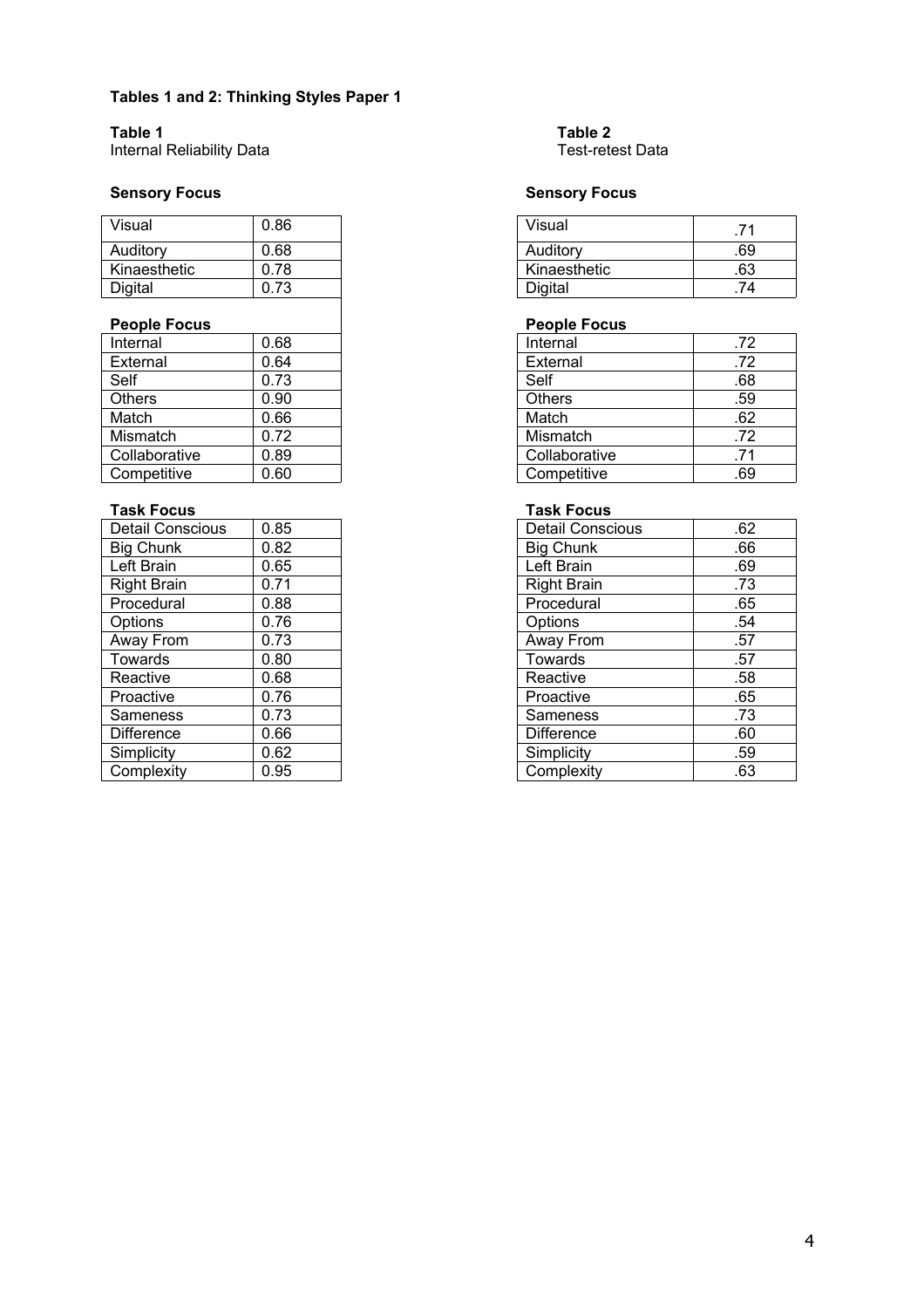# **References: Thinking Styles Paper 1**

- 1. Association of Neuro Linguistic Programmers, United Kingdom, [http://www](http://www/).anlp.org
- 2. Beddoes-Jones, F. (2001) Thinking Styles Questionnaire, BJA Associates Ltd. and Consulting Tools Ltd. [www.thinkingstyles.co.uk](http://www.thinkingstyles.co.uk/)
- 3. Beddoes-Jones, .F (1999) 'Thinking Styles Relationship Strategies That Work!', BJA Associates Ltd., Grantham, UK.
- 4. Beddoes-Jones, F. (2002) 'NLP and Psychology: A bridge too far?', from [www.thinkingstyles.co.uk](http://www.thinkingstyles.co.uk/)
- 5. Beddoes-Jones, F. Learning to think: Learning to learn, *Training Journal* (October, 2001) Fenman Press, U.K. pp. 8-12
- 6. BJA Associates Ltd, (2001) Thinking Styles Facilitator Training Manual, Grantham, U.K.
- 7. Felder, R. M. and Silverman, L. K. (1988), 'Learning Styles and Teaching Styles in Engineering Education', *Engineering Education,* 78 (7), 674-681.
- 8. Guralnik, D. B. (ed.) (1976), Webster's new world dictionary (2<sup>nd</sup> college ed.): Classics edition. Akron, OH: William Collins.
- 9. Halstead, A. (2002) An evaluation of the thinking preferences of engineers to assist personal and professional development, (in press).
- 10. Hill, J. (2002) Thinking Styles in the sixth form: an exploratory study using a new psychometric measure, (in press).
- 11. O'Connor, Joseph and Seymour, John, 1990, 'Introducing Neuro-Linguistic Programming'*,* pp.22- 23, Harper Collins, London.
- 12. Riding, R., and Cheema, I. (1991), Cognitive styles An overview and integration, *Educational Psychology,* 11, 193-215.
- 13. Sternberg, R. J. (1997) 'Thinking Styles', New York: Cambridge University Press
- 14. Sternberg, R. J., & Wagner, R. K. (1992), 'Thinking Styles Inventory' (unpublished test). New Haven, CT:Yale University.
- 15. Sternberg, R. J., & Grigorenko, E. (1995). Styles of thinking in the school. *European Journal for High Ability,* 6, 201-219.
- 16. Sternberg, R. J. (1997), 'Are cognitive styles still in style?' *American Psychologist,* 52 (7), 700-712.
- 17. Thinking Styles web site, [http://www.thinkingstyles.co.uk](http://www.thinkingstyles.co.uk/)
- 18. Zang, L., (2001) 'Do Thinking Styles Contribute to Academic Achievement Beyond self-Rated Abilities?' *The Journal of Psychology,* 135 (6), 621-637.
- 19. Zang, L., (2001) 'Approaches and Thinking Styles in Teaching', *The Journal of Psychology,* 135 (5), 547-561.